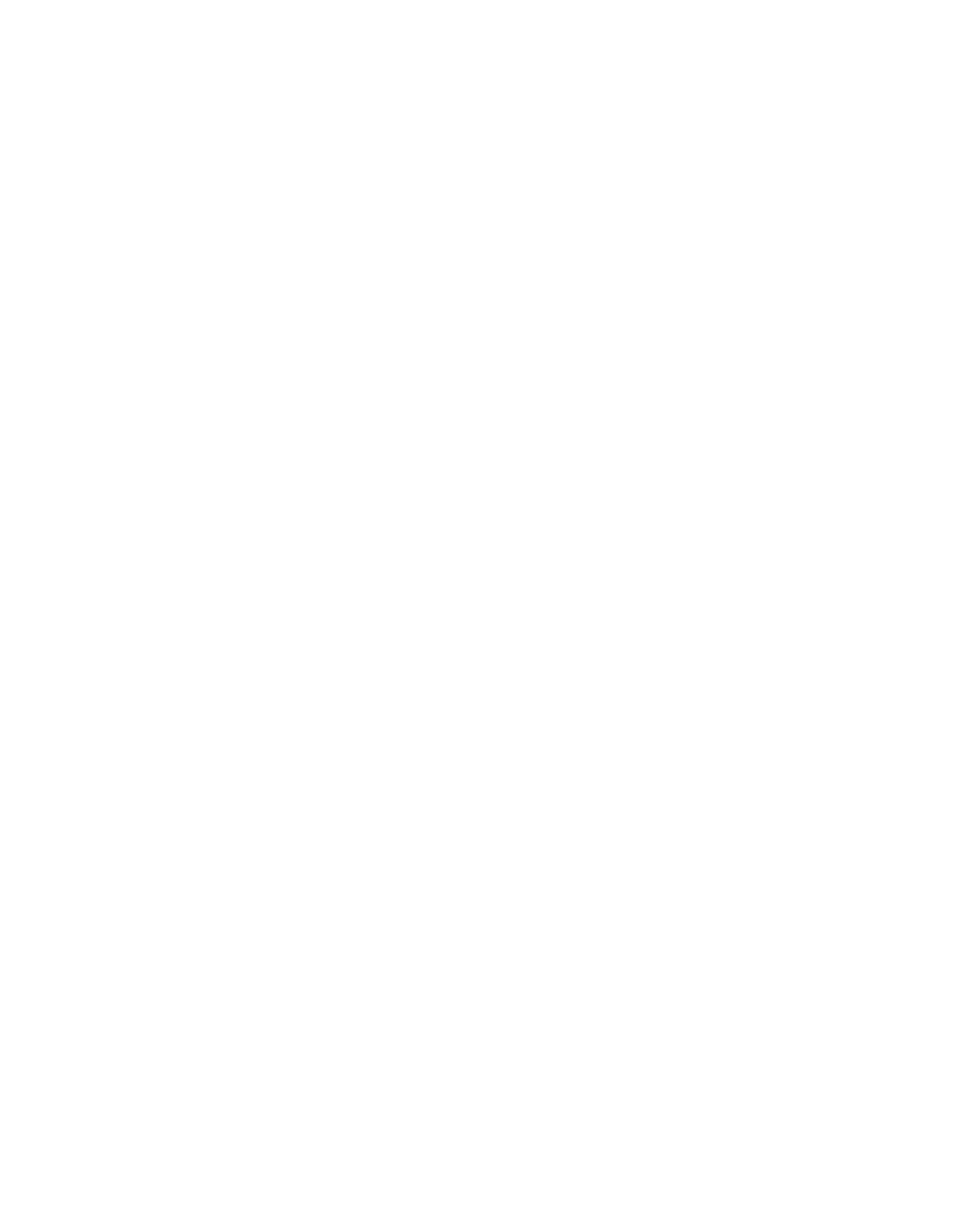## **Table of Contents**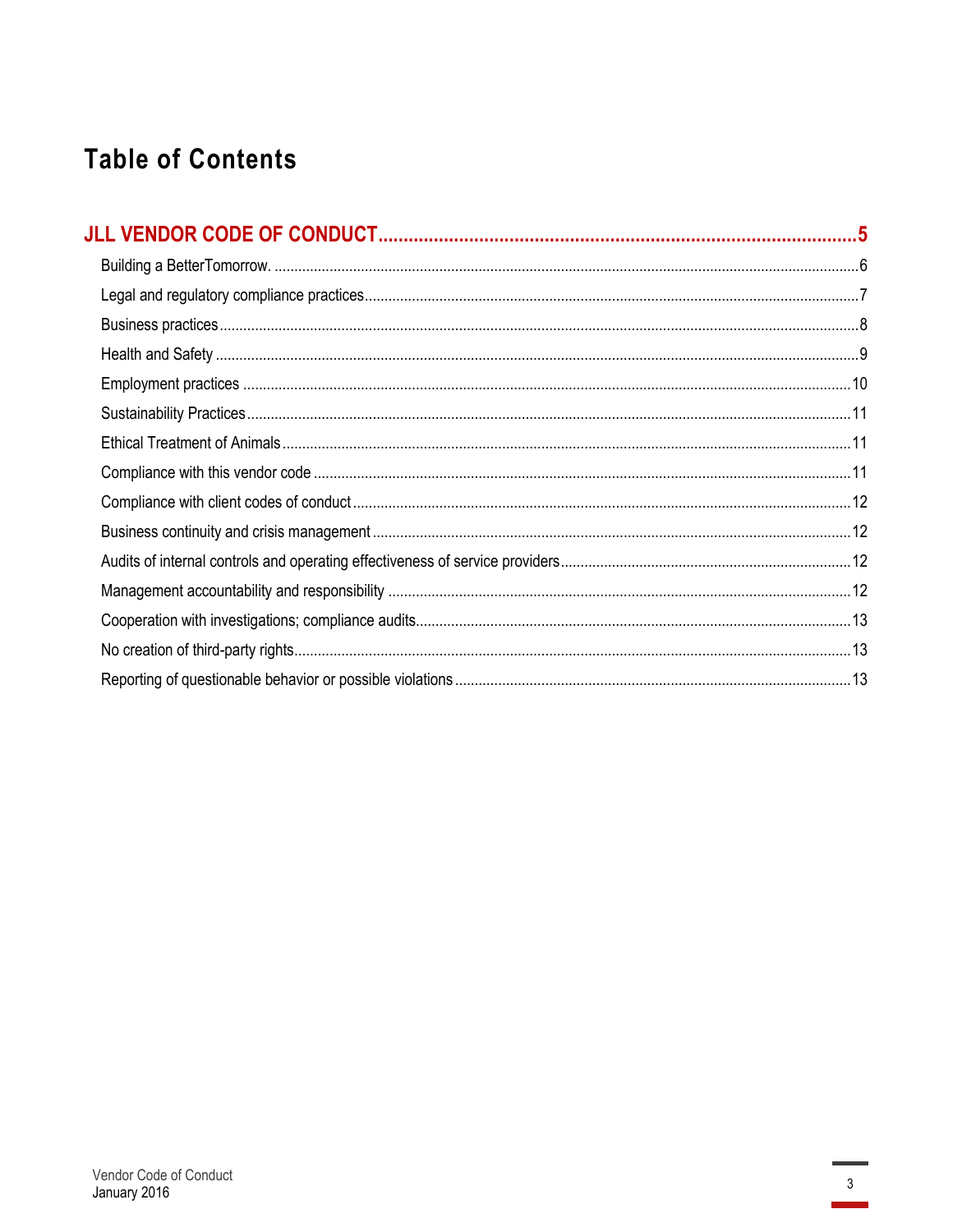*Photo: Courtesy of Carolyn Edwards*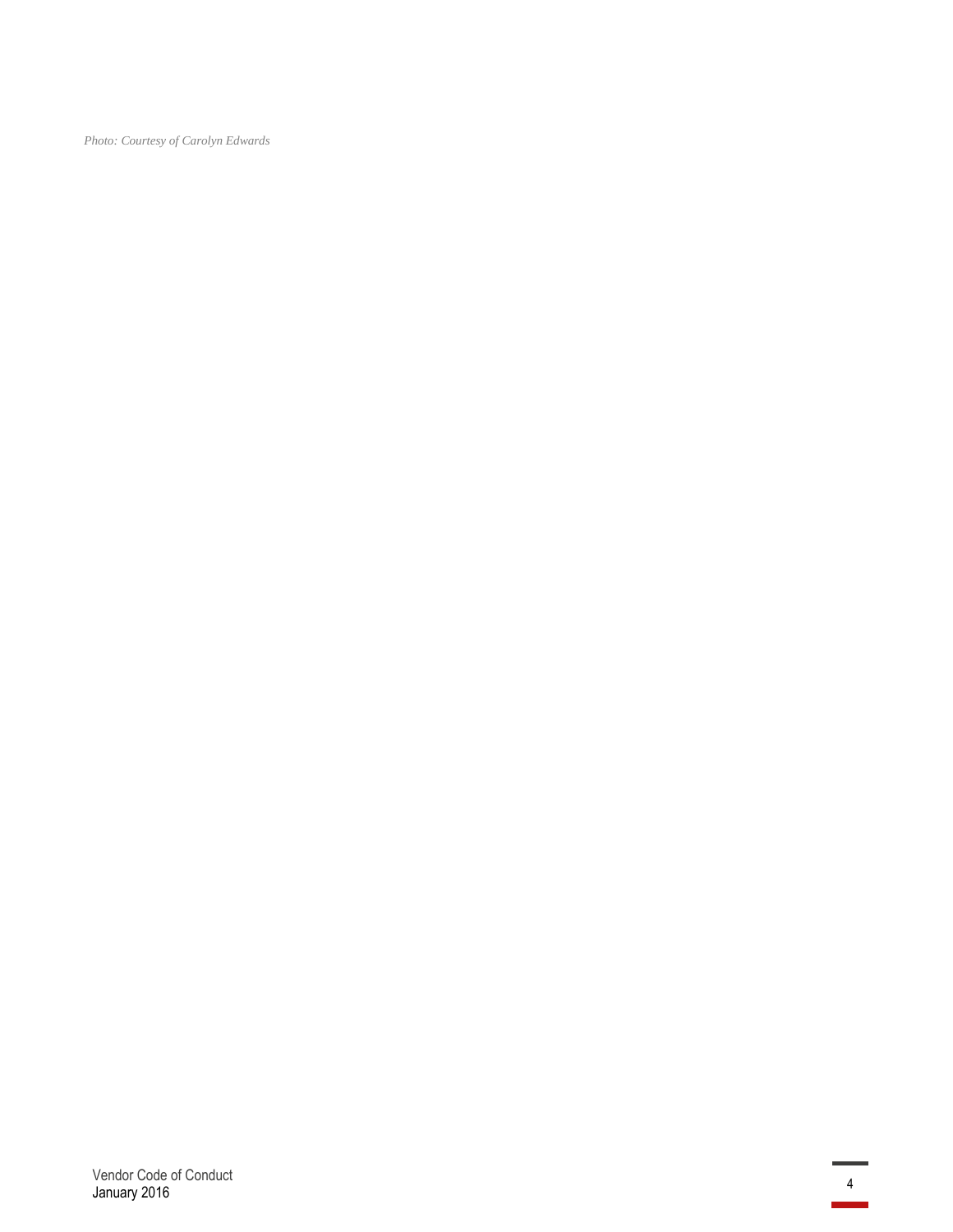## <span id="page-4-0"></span>**JLL VENDOR CODE OF CONDUCT**

Jones Lang LaSalle Incorporated (including LaSalle Investment Management and its other subsidiaries, JLL) must at all times conduct its business activities with integrity and in full compliance with the laws and regulations that govern its global business activities. To that end, JLL's Code of Business Ethics (the Ethics Code) establishes the set of standards of business practices and regulatory compliance that apply to all JLL employees, directors and officers. The Ethics Code reflects our values and our commitment t[o Building a Better Tomorrow,](http://www.jll.com/sustainability/) including ethical business practices, the highest level of professional standards, and regulatory compliance.

JLL expects that its vendors will share and embrace the letter and spirit of our commitment to integrity. Our Ethics Code is maintained on our public website at [www.jll.com.](http://www.jll.com/) The provisions of the Ethics Code that apply to our vendors are incorporated into this Vendor Code of Conduct (the Vendor Code), which is also maintained on our public website in multiple languages.



This Vendor Code shall apply to interactions between a vendor and a JLL client (including its employees) for whose benefit the vendor may be

<span id="page-4-1"></span>providing goods or services. By "vendor" we mean any firm or individual that provides a product or service to JLL or indirectly to any of our clients. We understand that vendors are independent entities, but the business practices and actions of a vendor may significantly impact and/or reflect upon us, our reputation and our brand, which is one of our most important assets. Because of this, JLL expects all vendors and their employees, agents and subcontractors (their representatives) to adhere to this Vendor Code while they are conducting business with and/or on behalf of JLL for the benefit of its clients either as agent or principal. All vendors should educate their representatives to ensure they understand and comply with this Vendor Code. Among other things, this means that the representatives of our vendors must always behave in a respectful and civil manner when interacting with JLL employees or with JLL's clients and other third parties when acting on JLL's behalf.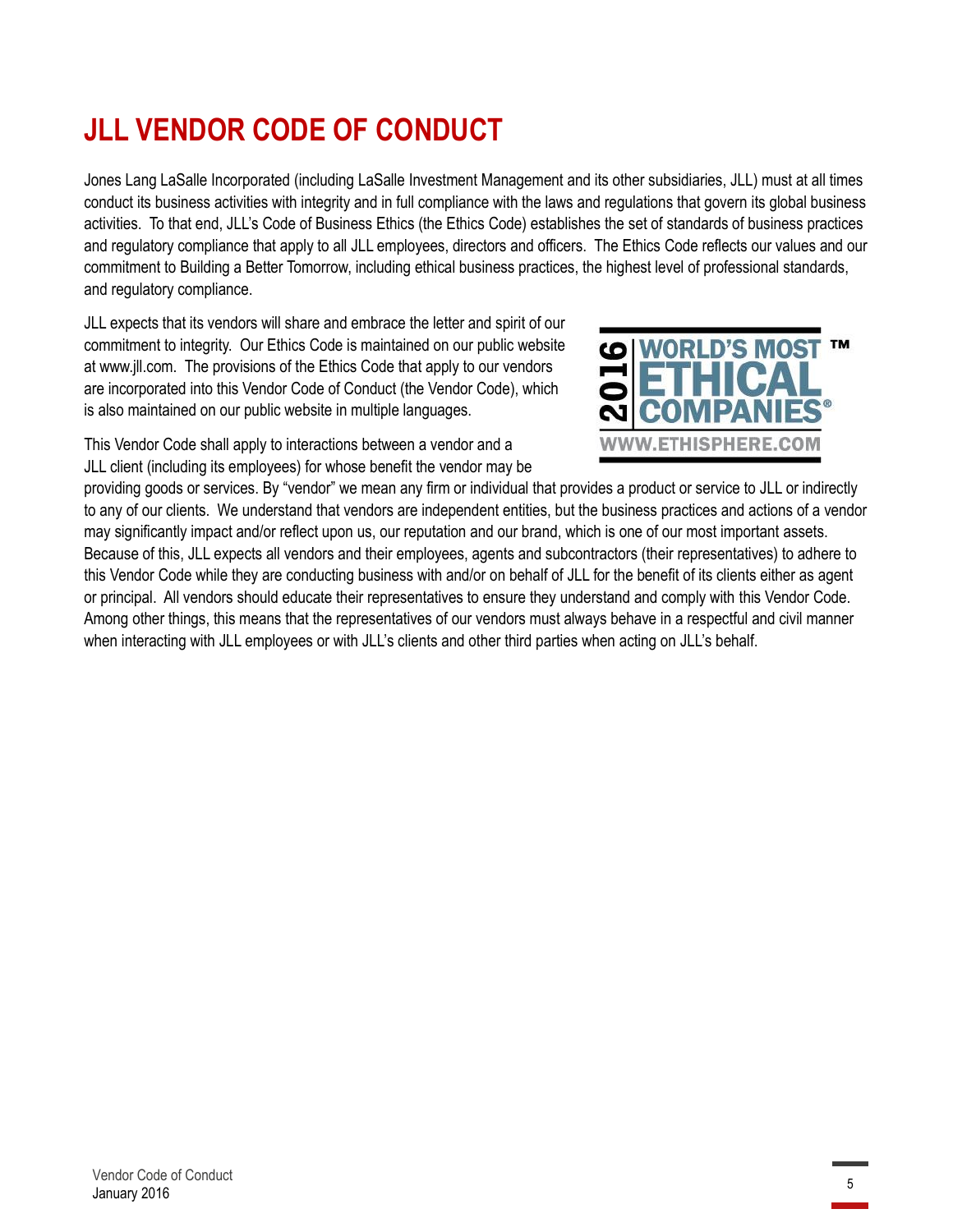#### **Building a Better Tomorrow.**

At JLL, we are committed to sustaining our business over the long term. This means successfully managing the financial, environmental and social risks our complex organization faces, and helping our clients do the same. Not just because it's the right thing to do, but because it adds lasting values to clients, employees, shareholders, communities and our industry. Everything we do today should contribute to Building a Better Tomorrow.

Our activities under Building a Better Tomorrow cover 4 focus areas:

- Generating lasting value for Clients
- Engaging our People
- Transforming our Workplaces
- Supporting our Communities

Our Ethics Everywhere program makes up a core component of Building a Better Tomorrow. It underpins all four focus areas, and everything that we do. Extending our responsibility beyond the direct impacts of our business, we expect our suppliers to embrace our commitment to Building a Better Tomorrow through the practices described in this Vendor Code.

# **BULDING** a better **OUR SUSTAINABILITY LEADERSHIP AGENDA**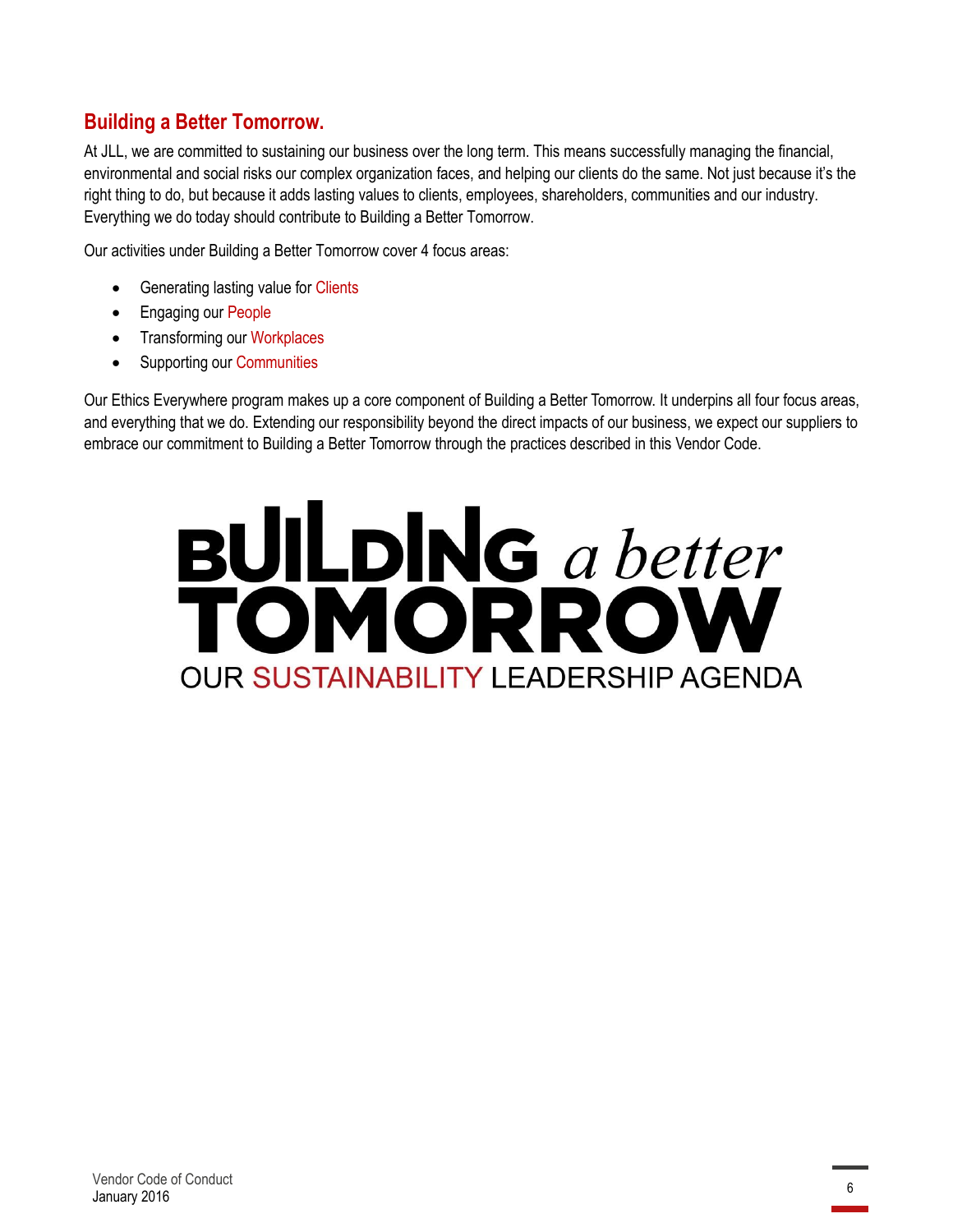#### <span id="page-6-0"></span>**Legal and regulatory compliance practices**

All JLL vendors and their representatives shall conduct their business activities in full compliance with the applicable laws and regulations of their respective countries while conducting business with and/or on behalf of JLL for the benefit of its clients. In addition to any specific obligations under the vendor's agreement with JLL, all vendors shall:

- Comply with the anti-corruption laws of the countries in which it does business, including the U.S. Foreign Corrupt Practices Act, the U.K. Bribery Act, and the Brazil Clean Companies Act, and not offer, make or promise to make any illegal direct or indirect payments or promises of payments to any clients, government officials (including employees of stateowned enterprises) or anyone else anywhere in the world for the purpose of inducing the individual to misuse his or her position to obtain or retain business. Our policy is not to make "facilitating payments" in any amounts.
- Conduct business in full compliance with antitrust and fair competition laws that govern the jurisdictions in which they operate, and uphold standards of fair dealing.
- Comply with all applicable anti-money laundering laws, and never knowingly participate in a scheme to launder money, under-report the size of a cash transaction, or wrongfully avoid tax liability.
- Comply with all applicable environmental laws and regulations regarding hazardous materials, air emissions, waste and wastewater discharges, including the manufacture, transportation, storage, disposal and release of such materials.
- Comply with all laws and regulations regarding the privacy of information (including personal and sensitive information), data protection and crossborder data transfers.
- Be honest, direct and truthful in discussions with regulatory agencies and any government officials.
- Comply with modern slavery laws, such as the UK's Modern Slavery Act 2015. Modern slavery is a crime and a violation of fundamental human rights. It takes various forms, such as slavery, servitude, forced and compulsory labour and human trafficking. We have a zero-tolerance approach to modern slavery and we are committed to implementing and enforcing effective systems and controls to ensure modern slavery is not taking place anywhere in our own business. We expect the same high standards from all of our vendors, and as part of our contracting processes, we include specific prohibitions against the use of forced, compulsory or trafficked labor, or anyone held in slavery or servitude, whether adults or children, and we require our vendors to hold their own suppliers to the same high standards.
- Comply with all applicable trade restriction and sanctions laws, and not knowingly employ or do business with anyone suspected of being connected with criminal or terrorist activities or who is subject to applicable trade sanctions.
- Obtain all necessary licenses and permits to conduct the activities for which they have been hired by JLL
- Comply with all applicable laws relating to making campaign contributions or lobbying on behalf of JLL.

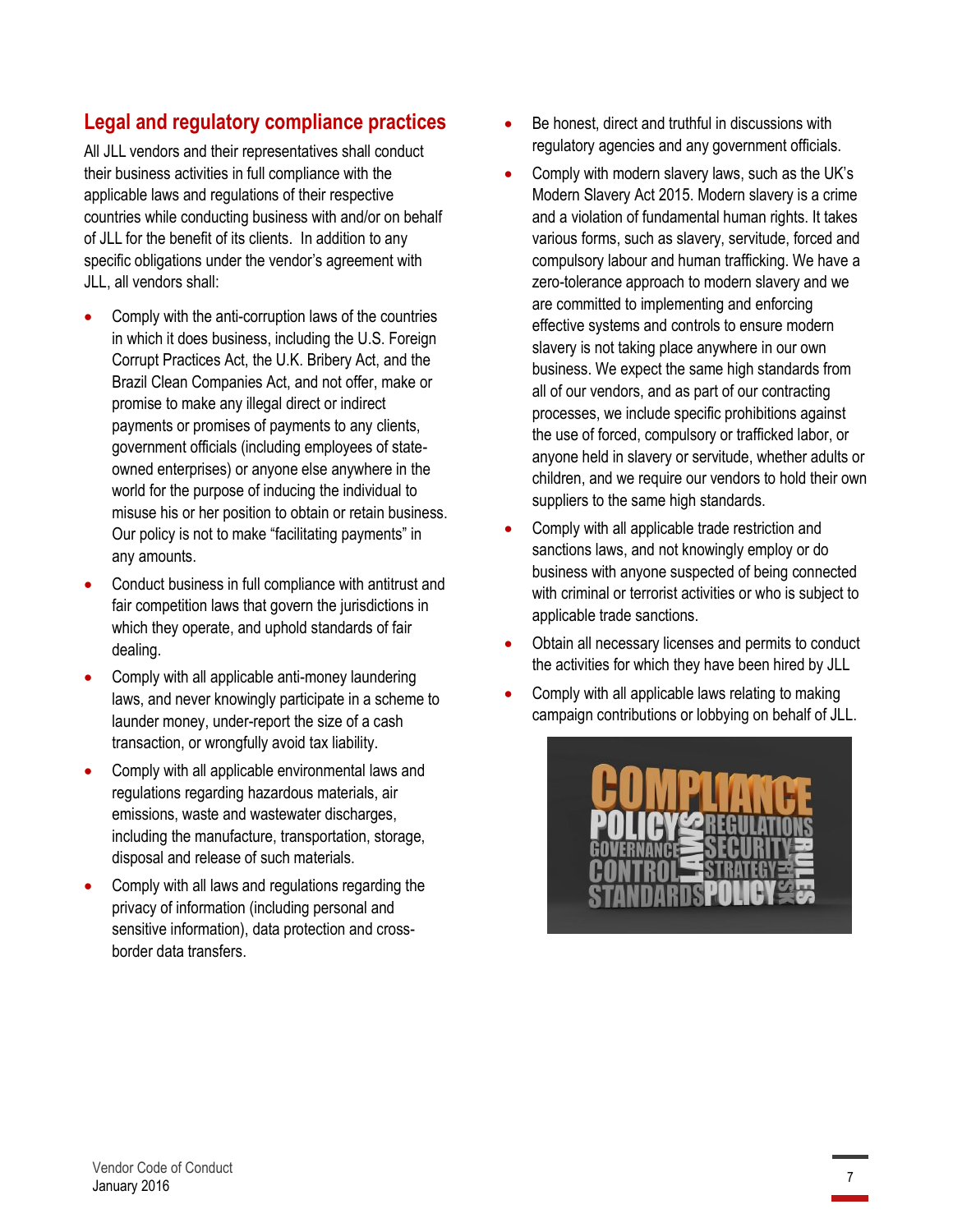#### <span id="page-7-0"></span>**Business practices**

JLL vendors and their representatives shall conduct their business interactions and activities with integrity and in accordance with their obligations under their specific agreements with JLL, including as principal for clients, or with JLL clients where JLL is an agent for the clients in their vendor arrangements. In addition to those obligations, all of our vendors shall:

- Provide their services in compliance with their own applicable professional standards, including requirements established by any organizations (such as licensing commissions) regulating their activities.
- Honestly and accurately record and report all business information and comply with all applicable laws regarding completion and accuracy.
- Create, retain and dispose of business records in compliance with all applicable legal requirements.
- Protect and responsibly use both the physical and intellectual assets of JLL or our clients, including their property, supplies and equipment.
- Use information technology and systems provided by JLL or our clients (including email and any social media platforms) only for authorized business-related purposes. JLL strictly prohibits vendors and their representatives from using JLL or client-provided technology and systems to create, access, store, print, solicit or send any material that is intimidating, harassing, threatening, abusive, sexually explicit or otherwise offensive or inappropriate and/or send any false, derogatory or malicious communications using such information assets and systems.
- Comply with all JLL and client requirements for maintenance of passwords, confidentiality, security and privacy procedures as a condition of receiving access to the JLL or client internal corporate network, systems and buildings.

All data stored or transmitted on JLL or client owned or leased equipment is to be considered private and is the property of JLL or such client.

JLL may monitor all uses of its corporate networks and all systems (including email and other social media platforms) and/or access, review, and process all data and communications stored or transmitted using the JLL network, and clients may do the same. There should be no expectation of privacy with respect to technology provided by JLL or any client.

- Comply with the intellectual property ownership rights of JLL, clients and others including but not limited to copyrights, patents, trademarks, and trade secrets. Use software, hardware, and content only in accordance with their license or terms of use.
- Communicate with the media on JLL's or any client's behalf only if the vendor and/or representative is expressly authorized in writing to do so by a JLL or client communications professional.



Use good judgment, discretion and moderation when offering gifts or entertainment to JLL or client employees. In doing so, the vendor and or its representatives must not give JLL or client employees an individual gift or a combination of gifts, or provide any entertainment, that would violate the Ethics Code, including by appearing to be an attempt to influence anyone's business judgment in an improper way. In any event, no vendor may ever offer a bribe, kickback, bartering arrangement for goods or services and/or any other incentive to a JLL or client employee in order to obtain or retain their business, or appear to attempt to influence a business decision.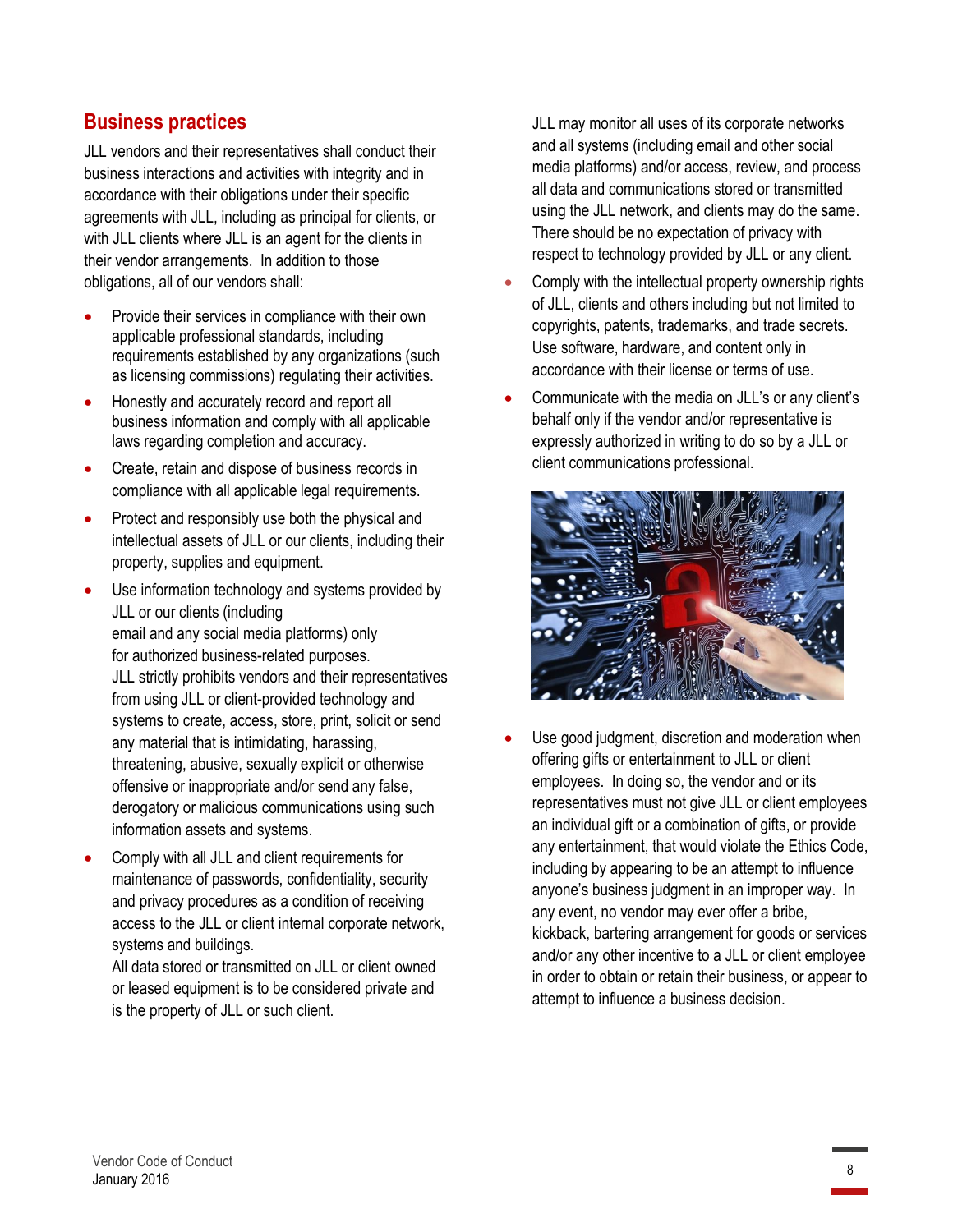- Avoid the appearance of or actual improprieties or conflicts of interests. Vendors or their representatives shall not deal directly with any JLL or client employee whose spouse, domestic partner or other family member or relative holds a significant financial interest in the vendor. Dealing directly in the course of negotiating the vendor agreement or performing the vendor's obligations with a spouse, domestic partner or other family member of relative who is employed by JLL or client is also prohibited.
- Avoid insider trading by not buying or selling JLL or client stock when in possession of material



information about JLL or the client that is not available to the investing public and that could influence an investor's decision to buy or sell such stock.

• Take reasonable steps to protect against all

forms of cyber-attacks or other intrusions into electronic systems as the result of which data of JLL or its clients may be lost, stolen or corrupted.

#### <span id="page-8-0"></span>**Health and Safety**

JLL is fully committed to providing a workplace that prevents injury and ill-health and ensures that all people return home to their families safely. We recognize that we cannot achieve this goal on our own, but rather need the support, commitment and dedication of all our business partners, including our Vendors. Our corporate aspirations are outlined in our Global Health and Safety Policy, and we expect all our Vendors to aspire to achieve similar safety goals.

Further to that, we expect our Vendors to, at a minimum:

- comply with all relevant health and safety laws and regulations as well as client, JLL and/or industry requirements;
- demonstrate a cultural commitment to maintaining a safe working environment;
- ensure employees are qualified, and equipped, to perform activities safely;
- develop health and safety procedures that are relevant to the activities of the Vendor, and in keeping with appropriate best practices;
- provide resources to manage safety and to ensure that personnel understand and, properly apply, safety standards and procedures;
- immediately inform JLL of any health and safety incidents that occur while performing services for, or delivering goods to, JLL or its client;
- ensure employees (or others under the vendor's control) do not possess weapons of any kind when at JLL offices or managed properties.

We are building a strong safety culture, and health and safety performance and awareness will play a key role in our Vendor selection process.

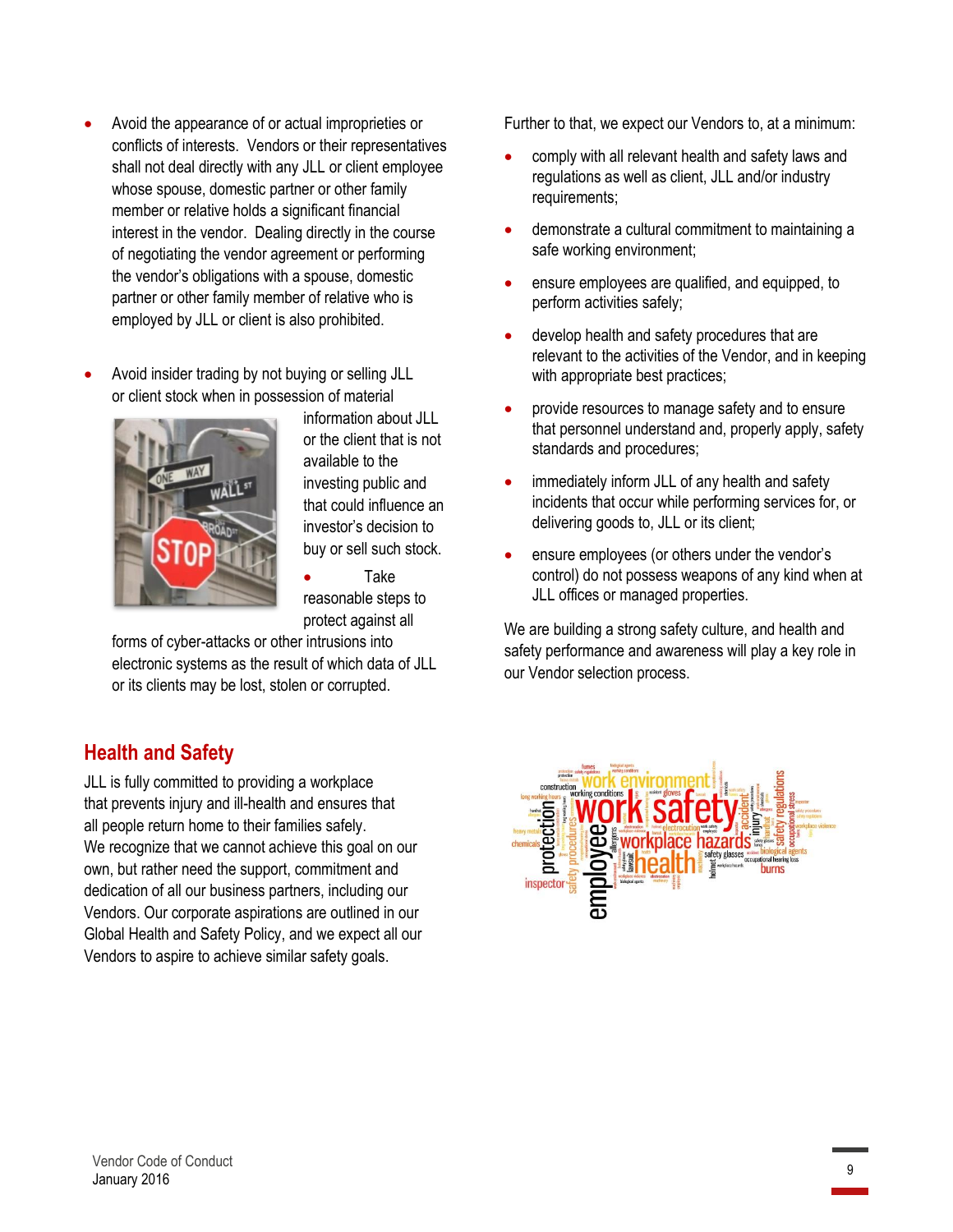#### <span id="page-9-0"></span>**Employment practices**

As a good corporate citizen, JLL respects and supports human rights principles as defined by the Universal Declaration of Human Rights (UDHR), the International Labour Organization's Declaration on Fundamental Principles and Rights at Work ("ILO Declaration") and the United Nations Global Compact. JLL expects its vendors to share our commitment to human rights and equal opportunity in the workplace. JLL vendors shall conduct their employment practices in full compliance with all applicable laws and regulations, and shall:

- Cooperate with JLL's commitment to a workforce free of harassment and unlawful discrimination. While we recognize and respect cultural differences, we believe that vendor companies should not engage in discrimination in hiring, compensation, access to training, rewards, promotion, termination, or retirement based on race, color, caste, ethnicity or national origin, religion, age, disability, gender, marital status, pregnancy, sexual orientation, sexual or gender identity or expression, union membership, political affiliation, covered veterans status, or protected genetic information.
- Prohibit the use, possession, distribution and sale of illegal drugs while on JLL owned, leased, or managed property.
- Prohibit the possession of unauthorized weapons while on JLL owned, leased, or managed property.
- Use only voluntary labor. The use of forced labor whether in the form of indentured labor, bonded labor, or prison labor by a JLL vendor or its subcontractors is prohibited.
- Not require workers to lodge "deposits" or their identity papers with their employer and keep them free to leave their employer after reasonable notice without penalty.
- Comply with all local minimum working age laws and requirements and not utilize child labor. Vendors may not employ an individual under the age of 16 unless such employment is allowed by,

and undertaken in accordance with, local law and ethical practice and does not interfere with that individual's health and well-being. We only support the development of legitimate workplace apprenticeship programs for the educational benefit of younger people and will not do business with those who abuse such systems.



- Not engage in physical discipline or abuse. Physical abuse or discipline, the threat of physical abuse, sexual or other harassment and verbal abuse or other forms of intimidation is prohibited. We also expect our vendors to communicate with all individuals with civility and respect.
- Pay living wages under humane conditions. All workers shall be provided with clear, written information about their employment conditions with respect to wages before they enter employment and as needed throughout their term of employment. Deductions from wages as a disciplinary measure shall not be permitted unless permitted by national or applicable local law. All disciplinary measures should be recorded. Wages and benefits paid for a standard working week must meet, at a minimum, national or applicable local legal standards.
- Not require workers to work more than the maximum hours of daily labor set by national or applicable local laws; ensure that overtime is voluntary and paid in accordance with local laws and regulations.
- Maintain a healthy relationship with union employees, support the right to exercise freedom of association, and comply with the provisions expressed in collective bargaining agreements.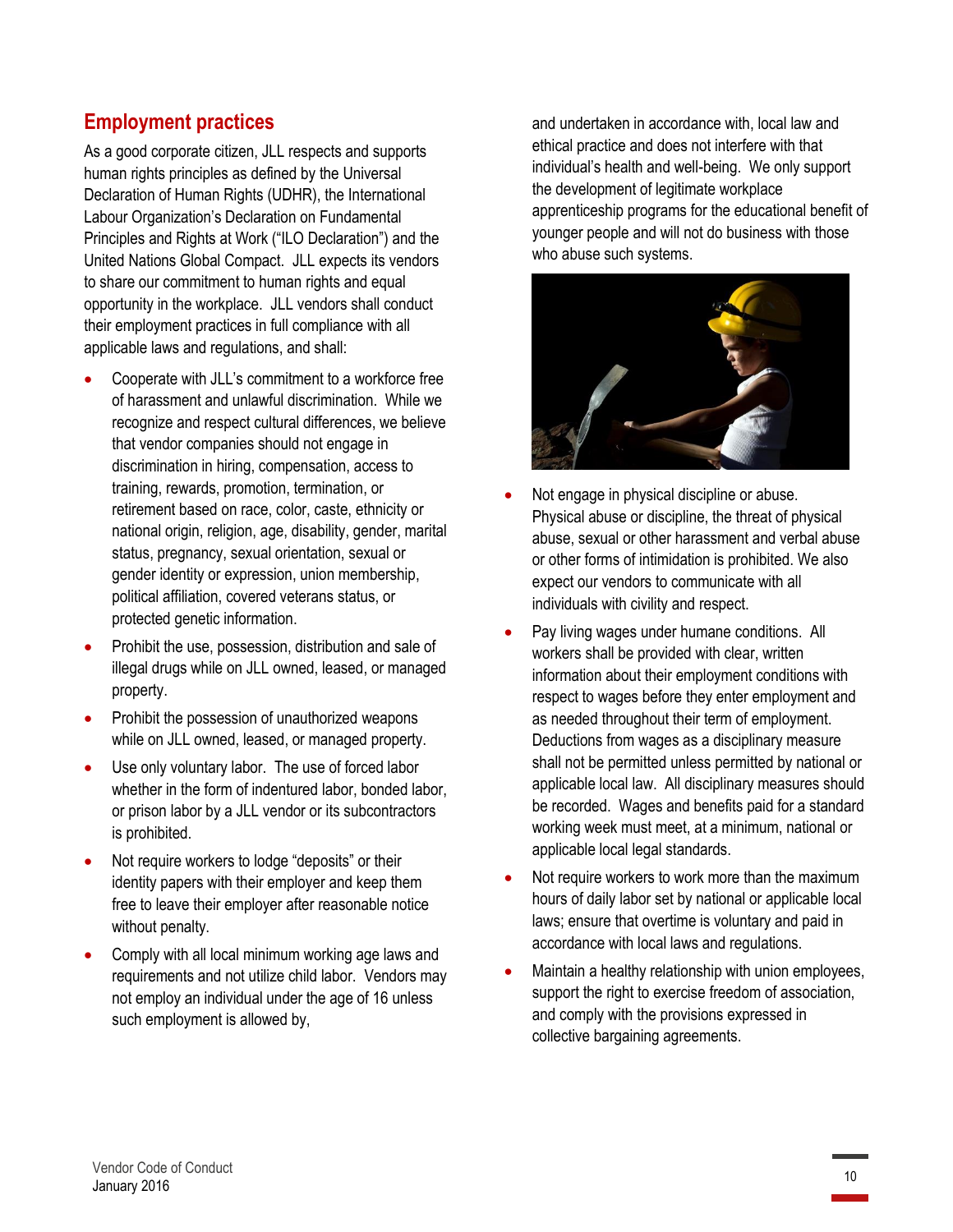- Keep employee records in accordance with local and national regulations.
- Maintain an internal process to allow employees to confidentially and anonymously report allegations of mistreatment, discrimination, abuse, violations of law, violations of this Vendor Code, or other ethical violations.
- Conduct a prompt and thorough investigation of any such report and take corrective action as necessary and appropriate; and cooperate with JLL in any such investigation and provide JLL with such information as JLL may reasonably request.
- Not retaliate against any employee (or any JLL employee) who reports in good faith any potential violation of this Vendor Code of Conduct.

#### <span id="page-10-0"></span>**Sustainability Practices**

JLL is determined to be a good corporate citizen everywhere its people live and work. We recognize that buildings can have a significant impact on communities, the environment and on climate change, and that JLL can play a meaningful role in addressing these challenges



through our own operations and the advice we give our clients about real estate development, investment and occupancy. We aim to develop leading standards and practices in our own offices and help our clients

do the same. Everything we do today should be *Building a Better Tomorrow*.

- JLL expects its vendors to share its commitment to sustainability by meeting or exceeding the requirements of environmental laws and regulations and promoting acceptable levels of energy consumption, water use and waste management in order to reduce the environmental impacts of our business operations and those of our clients.
- We expect our vendors to manage and reduce their social impacts, to support their employees and the communities in which they operate.

The JLL Sustainability Commitment, together with other information about our sustainability program, is included within our Global Sustainability Report on our public website at [https://www.us.jll.com/en/about-jll/our](https://www.us.jll.com/en/about-jll/our-sustainability-leadership)[sustainability-leadership.](https://www.us.jll.com/en/about-jll/our-sustainability-leadership)

#### <span id="page-10-1"></span>**Ethical Treatment of Animals**

As part of its commitment to engage in practices that enhance the public's welfare, JLL seeks to ensure the ethical treatment of animals in all respects at the facilities that JLL operates for itself as well as at the retail, office, and other properties it manages for clients. It is JLL's policy to attempt to avoid the exhibition, use and/or sale of animals at all of such properties. Where animals are involved at any of such properties for valid reasons, they must be treated humanely and in compliance with applicable animal welfare regulations



#### <span id="page-10-2"></span>**Compliance with this vendor code**

It is the responsibility of the vendor to ensure that its representatives understand and comply with this Vendor Code and to inform its JLL contact (or a member of JLL management) if the vendor knows, or has reason to believe, that a violation by it or its representatives may have occurred or may occur in the future. JLL vendors are expected to self-monitor their compliance with this Vendor Code. In addition

to any other rights JLL may have under its agreement with vendor, JLL may request the immediate removal of any representative who behaves in a manner that is unlawful or inconsistent with the Code of Business Ethics, this Vendor Code of Conduct or any Company policy.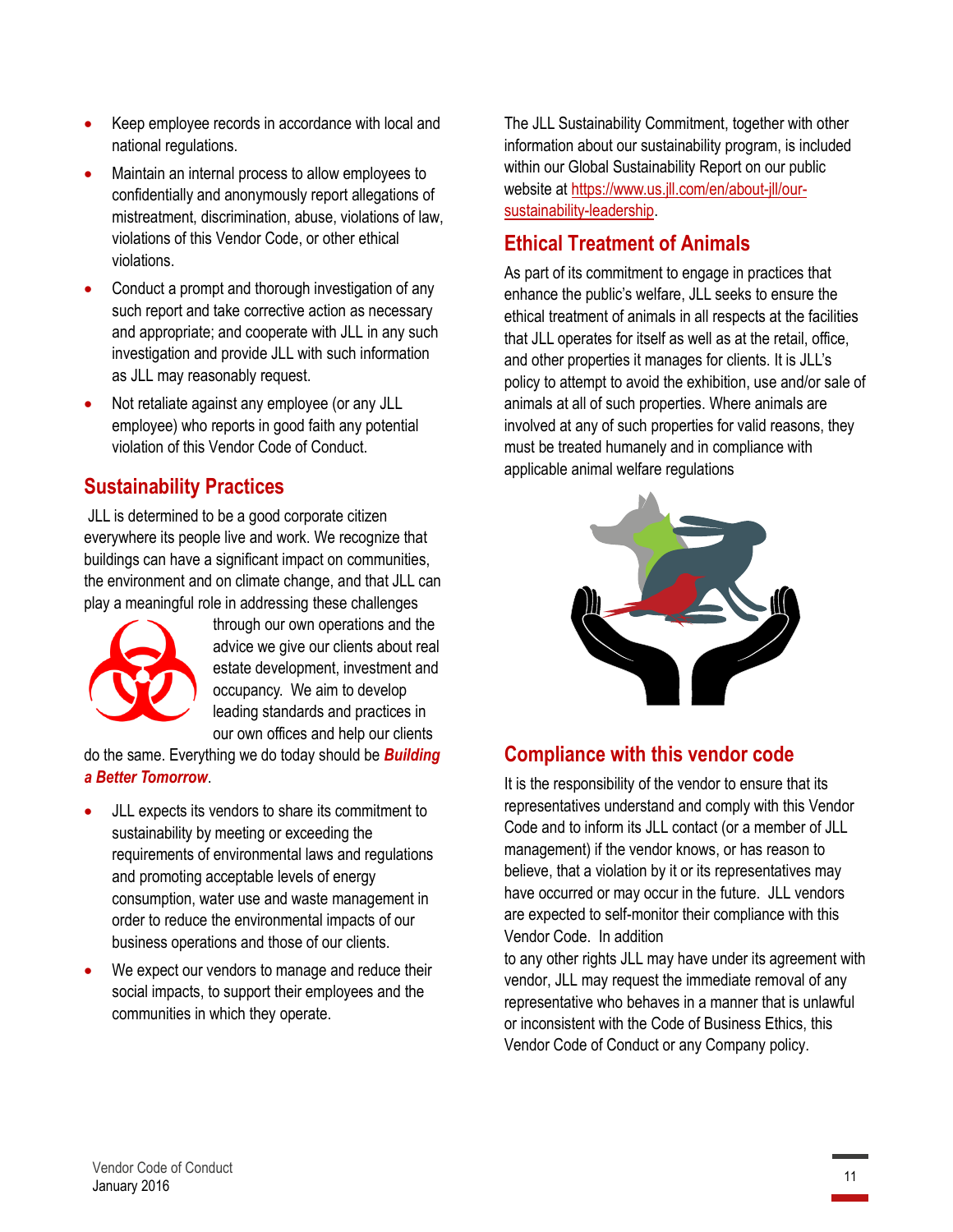#### <span id="page-11-0"></span>**Compliance with client codes of conduct**

In the situation where a vendor is hired by JLL on behalf of a client, we also expect that the vendor will comply with all applicable rules, policies, procedures or codes of conduct maintained by the client, including in the event they are more restrictive than the provisions of this Vendor Code of Conduct. If you believe that a client rule conflicts with anything in this Vendor Code of Conduct and you are unsure of what to do as a result, you are expected to work with your primary Company contact and the client in order to resolve the situation in a mutually satisfactory manner.



#### <span id="page-11-1"></span>**Business continuity and crisis management**

Subject to the terms of any specific contractual provisions that apply, we expect that each vendor

JLL hires will have adequate business continuity plans in place to continue to provide its services to a reasonable degree in the aftermath of any kind of operational crisis, whether caused by a natural disaster, equipment malfunction, power failure, terrorist act, cyberattack, or so forth. Upon request by JLL, the vendor will disclose in reasonable detail and discuss the elements of its business continuity plans and its information security systems and controls.

#### <span id="page-11-2"></span>**Audits of internal controls and operating effectiveness of service providers**

Subject to the terms of any specific contractual provisions that apply, we expect that each vendor JLL hires will make available to us, upon request, a copy of any audit that has been performed of the controls and/or operating effectiveness of the vendor as a service organization (such as a SSAE 16/ISAE 3402, formerly known as SAS 70/FRAG 21/94, or similar report). In general, we also expect each vendor to provide us with responses to our reasonable requests for information about compliance with this Vendor Code, including as part of an audit by JLL's Internal Audit or Legal Services groups.

#### <span id="page-11-3"></span>**Management accountability and responsibility**

JLL vendors must designate a representative from senior management to be responsible for compliance with this Vendor Code. Each vendor's senior management shall also coordinate and oversee a training program, to the extent appropriate depending on the type of product or service being provided, for its employees and managers with respect to the processes and procedures necessary to comply with this Vendor Code.

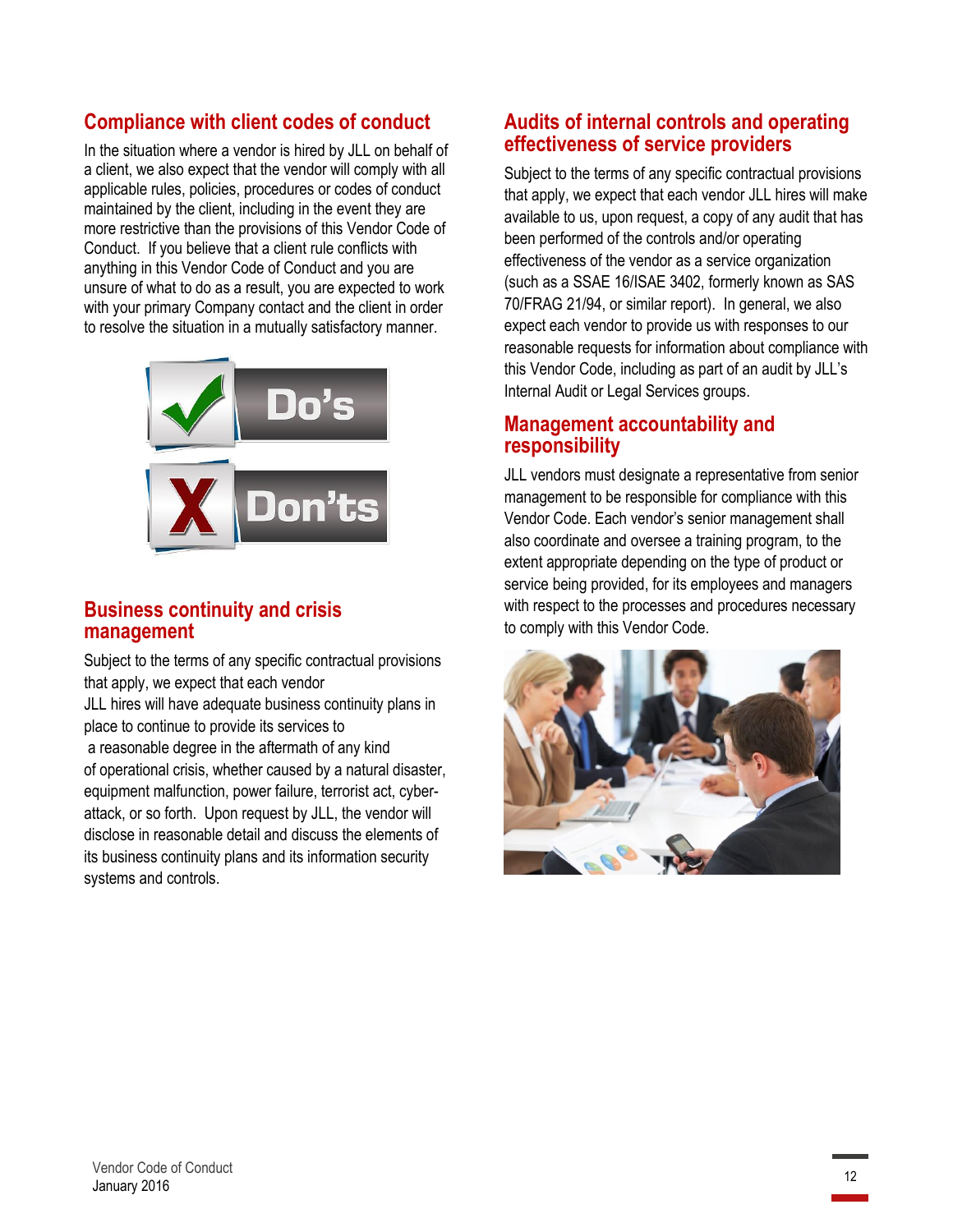#### <span id="page-12-0"></span>**Cooperation with investigations; compliance audits**

We expect that each vendor JLL hires will cooperate with us in any investigation we or the vendor may be conducting into an allegation of inappropriate or unethical behavior involving either a JLL employee or an employee of the vendor where the allegation involves JLL or a client for whom the vendor is providing products or services.

JLL requires our vendors to represent in their contracts their compliance with the principles of this Vendor Code. JLL may require a vendor to provide additional information regarding the vendor's compliance with this Vendor Code. In addition, JLL

reserves the right to audit our vendors to determine compliance with this Vendor Code and expects our vendors to reasonably cooperate with any audit as a condition to continuing to work with JLL.

#### <span id="page-12-1"></span>**No creation of third-party rights**

This Vendor Code does not confer, nor shall it be deemed to confer, any rights on the part of third-parties, including any third-party beneficiary rights. For example, no employees of any vendor shall have any rights against JLL by virtue of this Vendor Code, nor shall such employees have any rights to cause JLL to enforce any provisions of this Vendor Code, the decision with respect to any such actions being reserved by JLL in its sole discretion.

### <span id="page-12-2"></span>**Reporting of questionable behavior or possible violations**

We expect each vendor to report timely to JLL any known violation of this Vendor Code. You are encouraged to raise any questionable business practice or compliance concern to your primary JLL contact. However, JLL recognizes that there may be times when this is not possible or appropriate. In such instances, please contact any of the following:

- 1. The JLL Global Ethics Helpline at: 1-877-540-5066 or log into [www.jllethicsreports.com.](http://www.jllethicsreports.com/) The Helpline and the website are maintained by an independent service provider, are available at all hours of the day and night, and may be used in all major languages. Reports made to the Helpline or the website are sent to the Company's Global General Counsel for further investigation.
- 2. Email the JLL Ethics Officers at: [Ethics.Officers@jll.com.](mailto:ethics.officers@jll.com)
- 3. Send a letter to the Global General Counsel and Chief Ethics Officer at: JLL Incorporated, 200 East Randolph Drive, Chicago, Illinois USA 60601.
- 4. If the violation pertains to human trafficking, in addition to the above you may contact the Global Human Trafficking Hotline at 1.844.888. FREE or its email address at help@befree.org.

JLL will not tolerate any retribution or retaliation taken against any individual who has in good faith sought out advice or has reported questionable behavior or a possible violation.

*We thank you for your compliance with this important Policy and look forward to a mutually beneficial relationship with all of our vendors based on the highest levels of ethical behavior.*